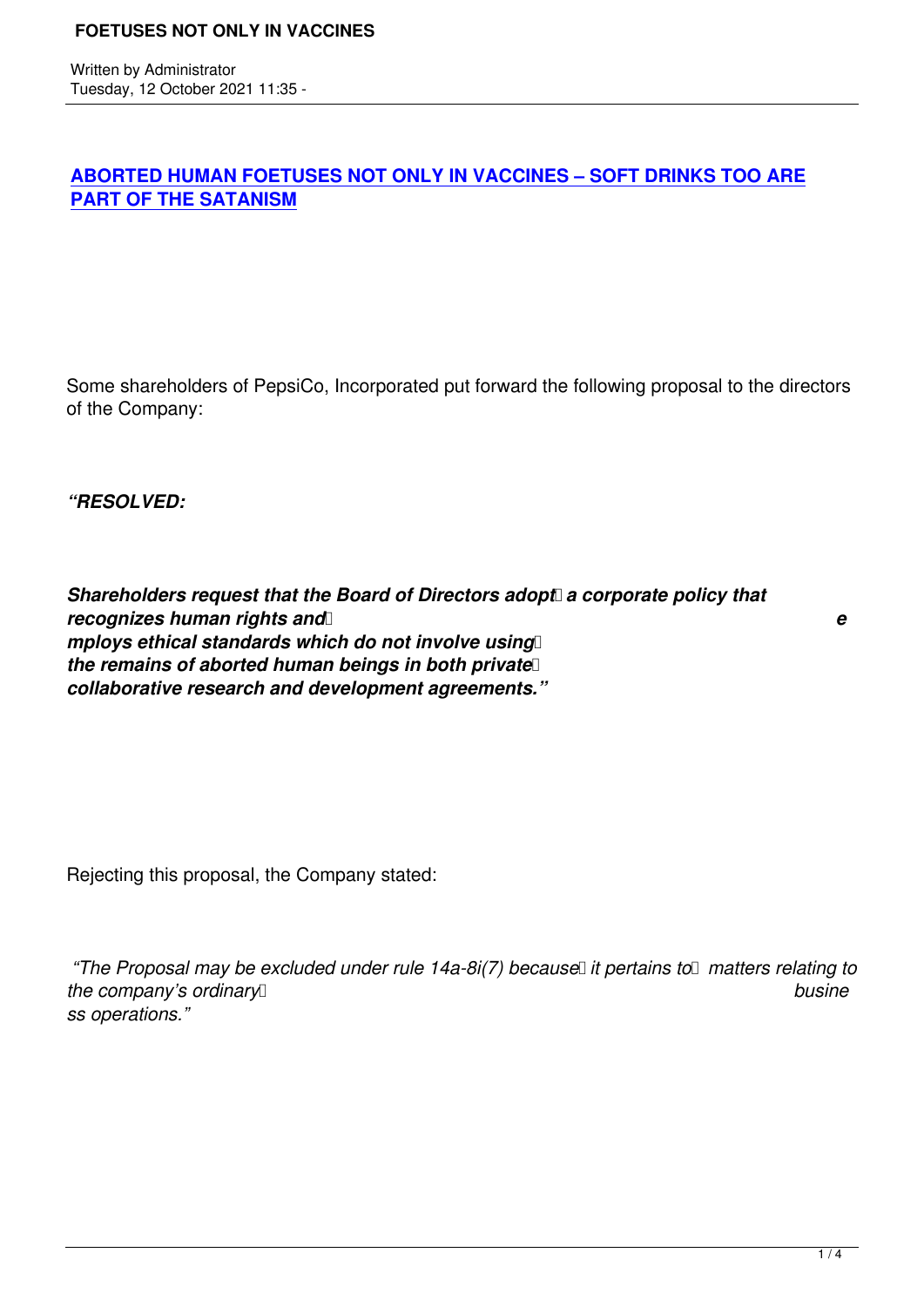#### **FOETUSES NOT ONLY IN VACCINES**

Written by Administrator Tuesday, 12 October 2021 11:35 -

These are non-Muslim shareholders who are appalled by the rot and satanism of the company in which they have invested. But, today's molvis, muftis and sheikhs are licking the boots of the atheists by peddling their haraam satanic wares. They crookedly employ and misinterpret Qur'aanic Aayaat, Ahaadith and Fiqhi texts in support of their shaitaani narratives spun in defence of their atheists handlers.

Deepening the sinister satanic dimension, the Company in refusing to deal with the Proposal of its own shareholders, averred:

*"The second consideration is the degree to which the proposal attempts to 'micro-manage' a company by "probing*  $\alpha$  *too dee ply into matters of a complex nature upon which*  $\Box$ *shareholders as a group, would not be in position to make an informed judgment."*

Shareholders themselves being highly perturbed by the information that their company utilizes aborted human foetuses in their flavourings, had made the aforementioned proposal. However, the 'deep probing' of the shareholders spells disaster for the company's sales. Millions all over the world will desist from consuming Pepsi on account of this information which exposes the satanism, disease and filth of soft drinks, not of only Pepsi, but of all similar drinks.

Denials by soft drink and VACCINE manufacturers should be outrightly rejected. When the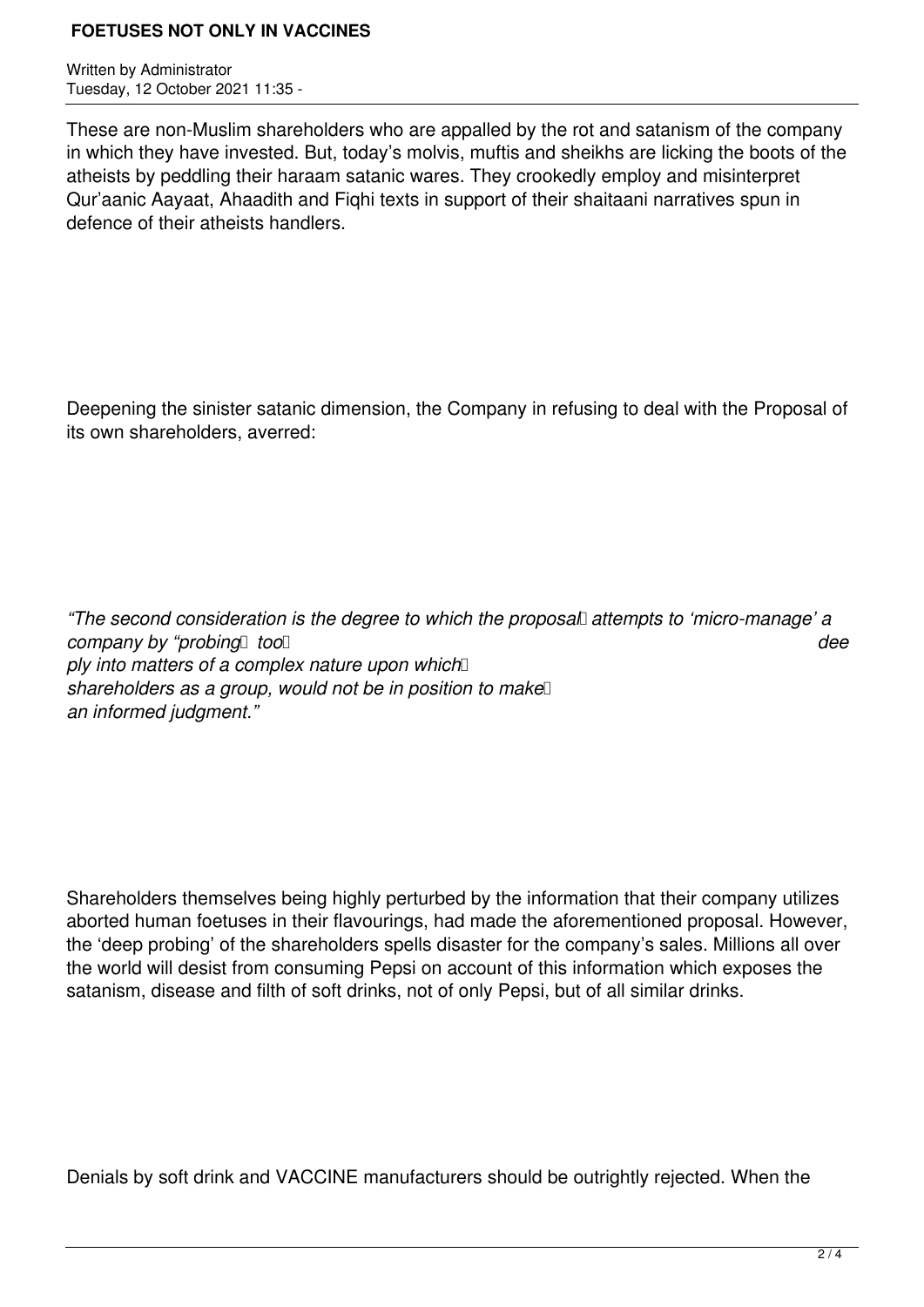### **FOETUSES NOT ONLY IN VACCINES**

Written by Administrator Tuesday, 12 October 2021 11:35 -

directors of the company refuse to answer to even their bosses, the Shareholders, what can then constrain them to honestly answer to outsiders who have absolutely no say and no control over the satanic companies?

In order to continue bootlicking the atheists and the Bill Gates, Pharma & Iblees cartel, moron molvis, juhala muftis and dacoit sheikhs in pursuit of dollars and other sinister agendas, swallow the falsehood of vaccines not being manufactured from aborted human foetuses.

Whatever these agents of Iblees proffer in vindication of their deglutition is not dissuasive to men of Intelligence. The satanic villainy of these Munaafiq agents of shaitaan is repeatedly exposed by reliable information from reliable sources.

The collaboration by muftis with the Bill Gates cartel is indeed most lamentable. Their zig zag, fence-sitting fatwas, and also outright condonation fatwas expose the nifaaq and kufr lurking in their hearts. These agents of Iblees act as if there will be no Maut and no Qabr for them.

*SOFT DRINKS ARE HARAAM!*